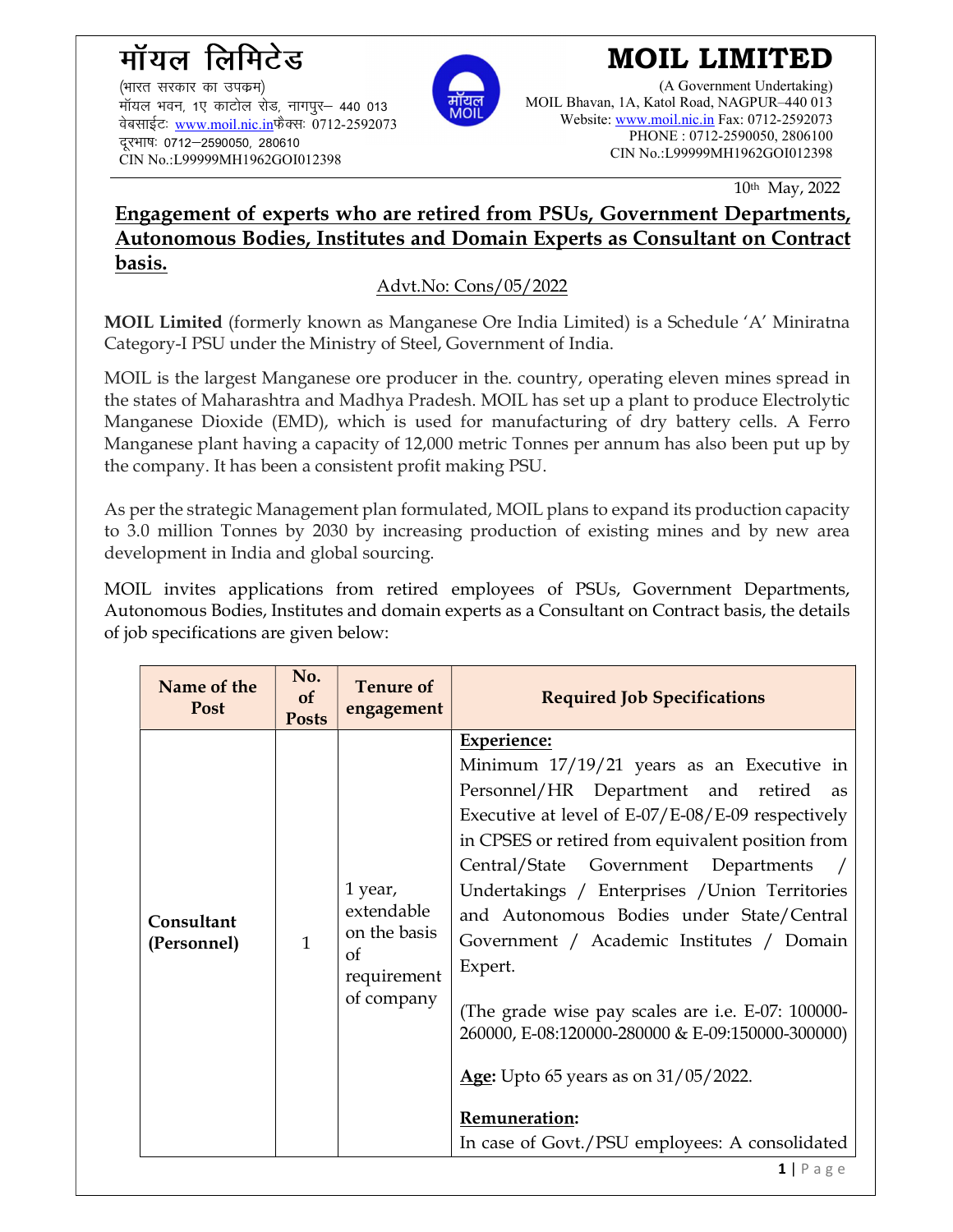|                                                  |                |                                                                                | amount of maximum 50% of their last drawn Basic<br>+ DA + Grade Pay will be paid subject to<br>minimum remuneration prescribed for others,<br>i.e. Rs. 75,000. In other cases, Rs. 75,000/- P.M will<br>be paid.                                                                                                                                                                                                                                                                                                                                                                                                                                                                                                                                                                                     |
|--------------------------------------------------|----------------|--------------------------------------------------------------------------------|------------------------------------------------------------------------------------------------------------------------------------------------------------------------------------------------------------------------------------------------------------------------------------------------------------------------------------------------------------------------------------------------------------------------------------------------------------------------------------------------------------------------------------------------------------------------------------------------------------------------------------------------------------------------------------------------------------------------------------------------------------------------------------------------------|
| Consultant<br><b>Safety</b><br>&<br>Environment) | $\overline{2}$ | 1 year,<br>extendable<br>on the basis<br>$\sigma$<br>requirement<br>of company | <b>Experience:</b><br>Minimum 10 years as<br>an Executive<br>in<br>Environment &<br>Safety/Environment/Safety<br>Department retired as Executive at level of E-4 (In<br>the pay scale of Rs. 70000-200000) of CPSES or<br>retired<br>from<br>equivalent position<br>from<br>Centre/State Government Departments<br>Undertakings / Enterprises / Union Territories<br>and Autonomous Bodies under State/Central<br>Government/Academic Institutes/<br>Domain<br>expert.<br>Age: Upto 65 years as on $31/05/2022$<br>Remuneration:<br>In case of Govt./PSU employees: A consolidated<br>amount of maximum 50% of their last drawn Basic<br>+ DA + Grade Pay will be paid subject to<br>minimum remuneration prescribed for others,<br>i.e. Rs. 60,000. In other cases Rs. 60,000/-P.M will<br>be paid. |
| Consultant<br>(Geology)                          | 3              | 1 year,<br>extendable<br>on the basis<br>of<br>requirement<br>of company       | <b>Experience:</b><br>Minimum 10 years as an Executive in Geology<br>Department retired as Executive at level of E-4 (In<br>the pay scale of Rs. 70000-200000) of CPSES or<br>retired<br>equivalent position<br>from<br>from<br>Centre/State<br>Government<br>Departments<br>Undertakings / Enterprises / Union Territories<br>and Autonomous Bodies under State/Central<br>Government / Academic Institutes / Domain<br>Expert.<br>Age: Upto 65 years as on 31/05/2022.<br>Remuneration:<br>In case of Govt./PSU employees: A consolidated<br>amount of maximum 50% of their last drawn Basic<br>+ DA + Grade Pay will be paid subject to<br>minimum remuneration prescribed for others,<br>i.e. Rs. 60,000. In other case Rs. 60,000/- P.M will<br>be paid.                                        |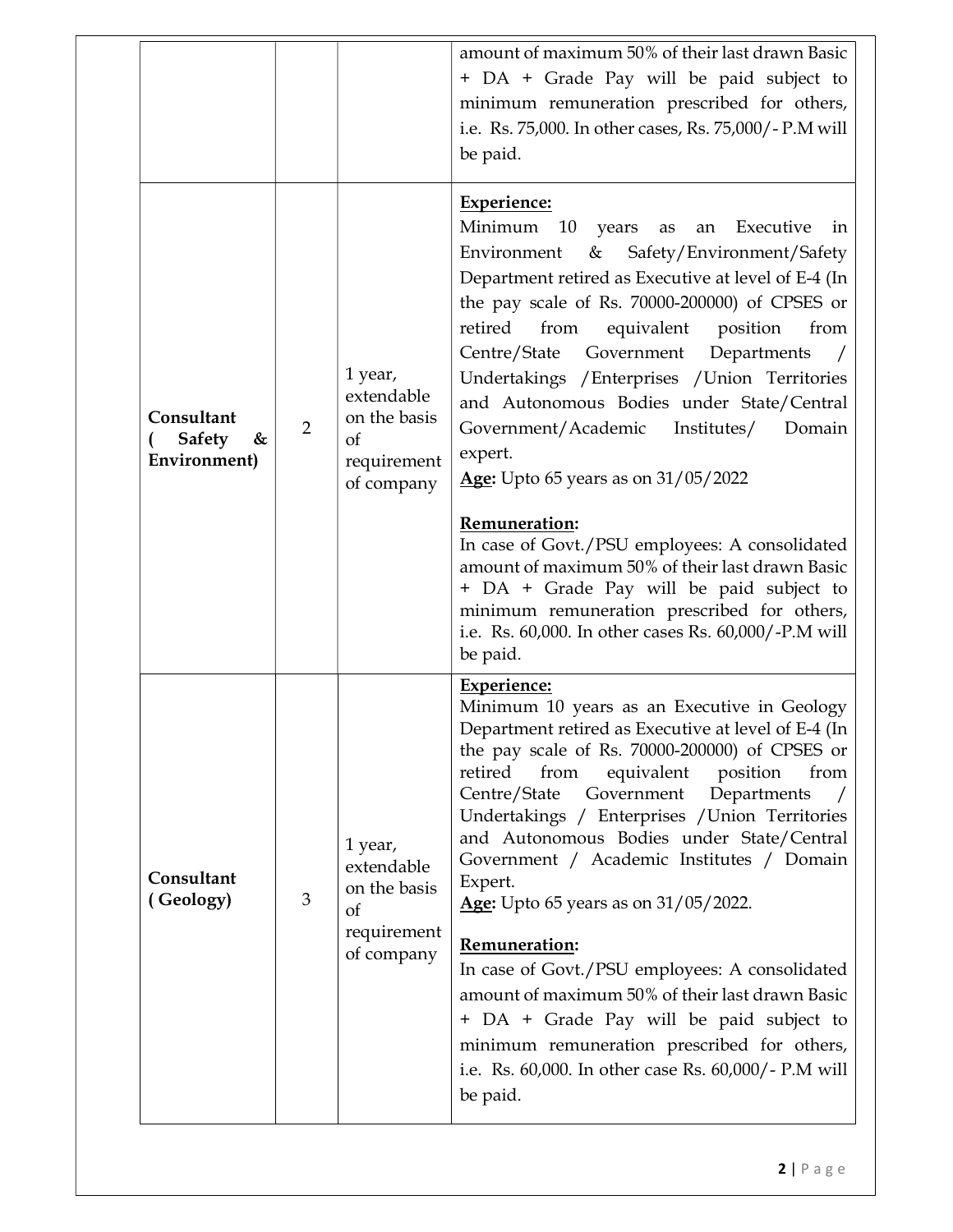Desirous candidates may send their applications (application form can be downloaded from our website www.moil.nic.in) super scribing on the envelope ' Application for the post of-- -------' to Chief Manager (Pers.), Recruitment Section, MOIL Ltd, MOIL Bhavan, 1-A, Katol Road, Nagpur-440 013 on or before 31/05/2022 along with self-attested copies of certificates and testimonials.

#### GENERAL CONDITIONS

- 1. Only Indian Nationals are eligible to apply. Mere submission of application will not entail right for claiming appointment.
- 2. All qualifications should be recognized by AICTE / UGC / appropriate Indian Statutory Authorities.
- 3. For the above post age, experience etc., would be as on 31/05/2022.
- 4. In support of age proof, candidates will have to submit school leaving / matriculation / secondary board certificate/certificates of birth from concerned Municipal Authorities.
- 5. The candidates should submit a self-attested copies of academic qualification, experience, last pay drawn against proof for holding last position, relieving order etc.
- 6. The Consultant so engaged shall be subject to their being medically fit, declared by Doctor in charge of MOIL, Nagpur.
- 7. Travelling allowance will be paid to the candidate for appearing the Interview. The entitlement of travelling allowance for the post of Consultant(Pers.) will be Air fare in economy class or AC -1st class or actual bus fare and for other posts Air fare in economy class or AC-II tier or actual bus fare on production of tickets.
- 8. If any information provided by the candidate is found to be false or incorrect or is not in conformity with the eligibility criteria, then his / her candidature is liable to be rejected at any stage.
- 9. The candidates must have an active E-mail Id & Mobile number which must remain valid for at least next 6 months. All future communications with the candidates will take place only through e-mail. Candidates have to ensure accuracy of their e-mail id & Mobile number.
- 10. Merely meeting the above qualifications and experience shall not entitle a candidate to be called for interview. Only shortlisted candidates will be called for interview.
- 11. There will be no employer-employee relationship between MOIL and the Consultant engaged.
- 12. Consultants are not entitled to any medical reimbursement or the benefits such as EPF, Gratuity, HRA etc.
- 13. The Management will not take any responsibility for any delay in receipt or loss in postal transit for any application or communication.
- 14. Depending on the requirements, MOIL reserves the right to cancel/curtail/increase the number of posts without any further notice and without assigning any reason thereof.
- 15. Any modifications / amendments / corrigendum in the advertisement will be given in MOIL's website **www.moil.nic.in** only.
- 16. Canvassing by a candidate in any form shall disqualify his/her candidature.
- 17. Any dispute with regard to recruitment against the above advertisement will be settled within the jurisdiction of Nagpur only.
- 18. Please visit MOIL's website & your individual registered e-mails regularly for any updates/notifications.
- 19. For any queries, candidates can write to MOIL at recruit@moil.nic.in.

### Chief Manager (Pers.)(Rect.) MOIL Ltd, Nagpur

Adding Strength to Steel!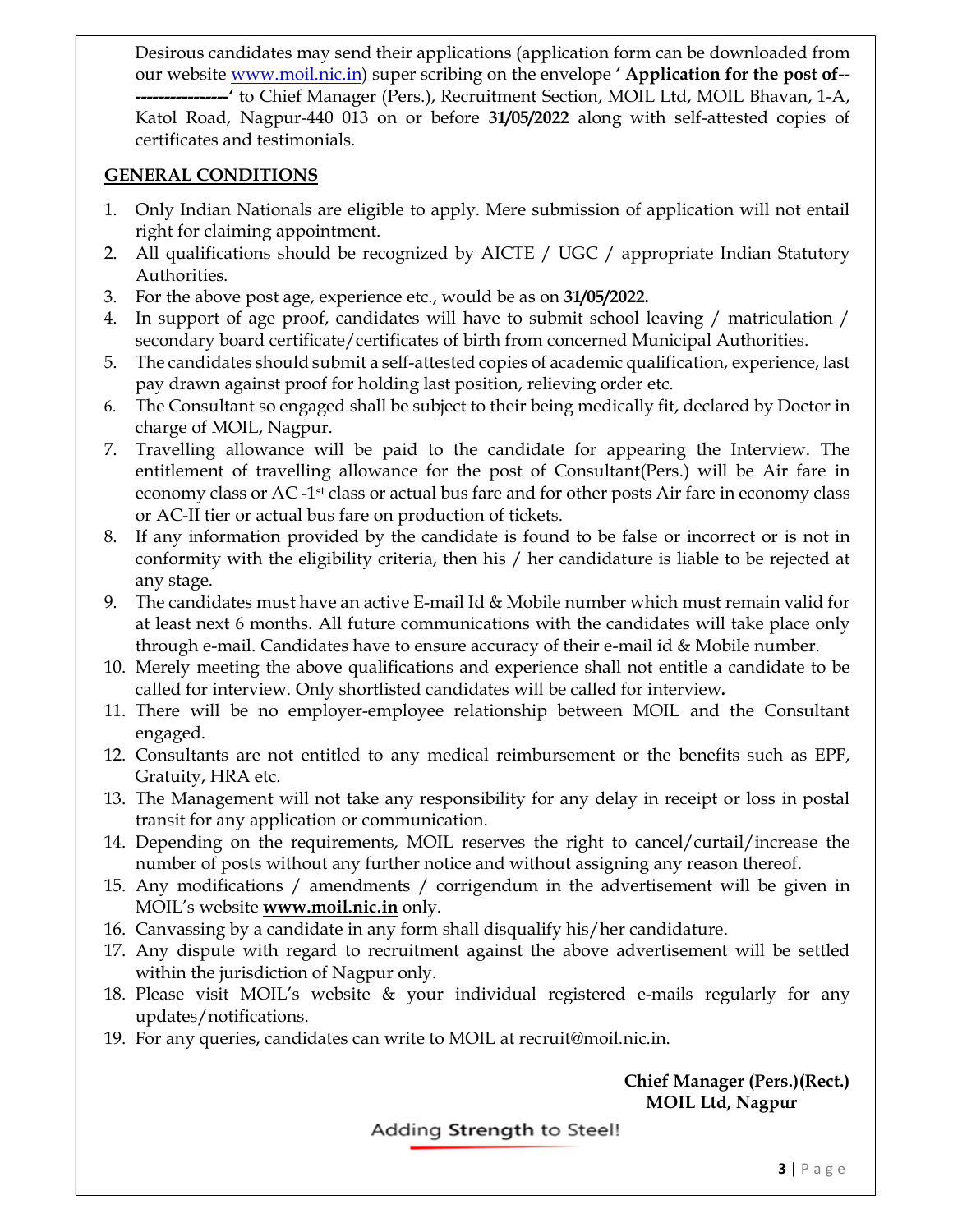| <b>MOIL LIMITED</b><br>(Formerly Manganese Ore (India) Limited)<br><b>MOIL Bhawan, 1-A Katol Road,</b><br>Nagpur - 440 013 | Recent<br>Passport Size<br>Photo |
|----------------------------------------------------------------------------------------------------------------------------|----------------------------------|
|                                                                                                                            |                                  |
|                                                                                                                            |                                  |
|                                                                                                                            |                                  |
| (In figures & words)                                                                                                       |                                  |
|                                                                                                                            |                                  |
| 5. Gender: (Male/Female/Transgender) (*): _________________                                                                |                                  |
|                                                                                                                            |                                  |
| & Ex-servicemen/ Minority)                                                                                                 |                                  |
|                                                                                                                            |                                  |
| <u> 1989 - Johann John Stoff, deutscher Stoffen und der Stoffen und der Stoffen und der Stoffen und der Stoffen u</u>      |                                  |
|                                                                                                                            |                                  |
| Mobile No. ______________________________                                                                                  |                                  |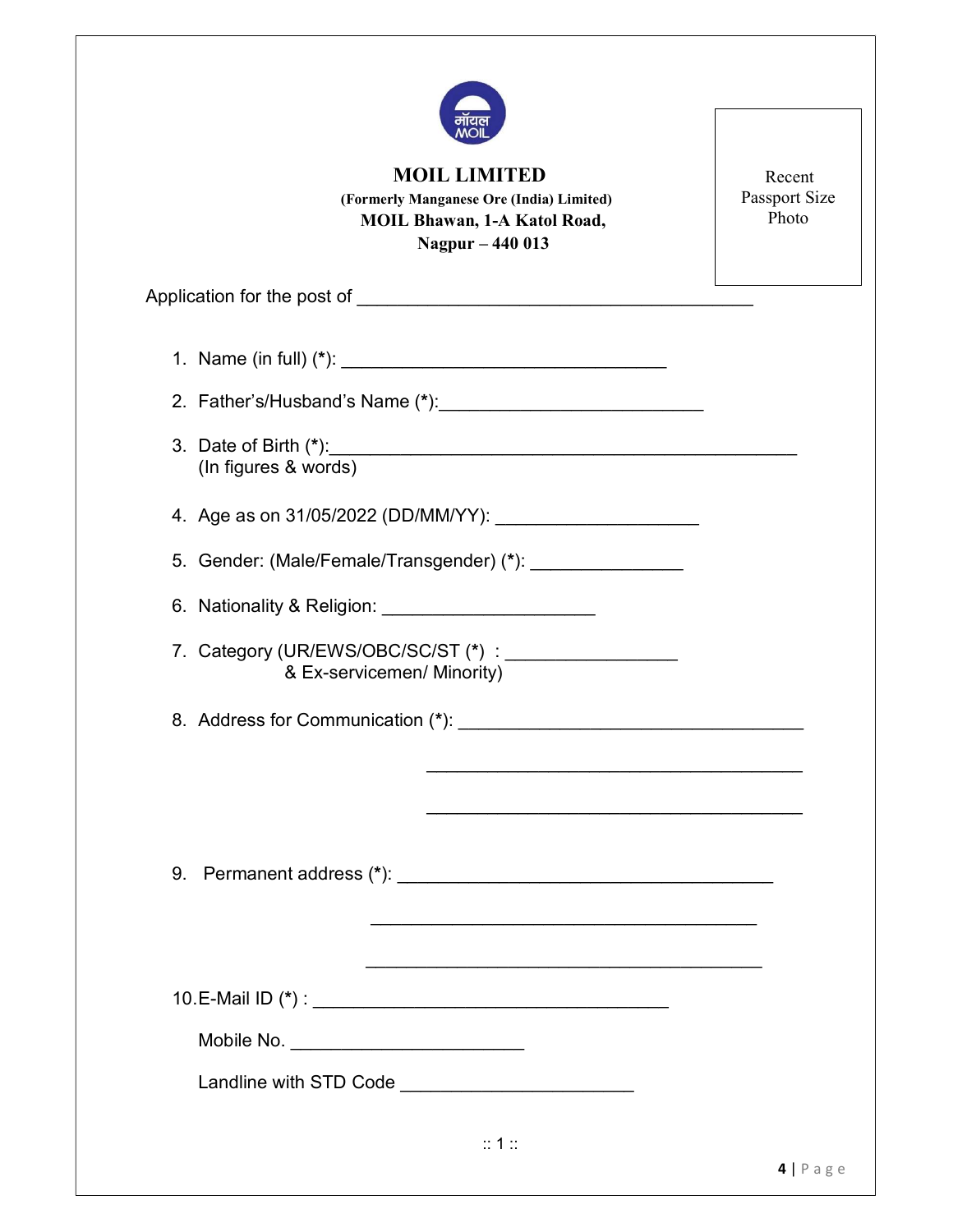11. Marital Status: Married/Unmarried

If married: Name of spouse: \_\_\_\_\_\_\_\_\_\_\_\_\_\_\_\_\_\_\_\_\_\_\_\_

No. of Children: Son(s) \_\_\_\_\_\_\_\_\_\_\_\_\_\_\_\_\_\_

Daughter(s) \_\_\_\_\_\_\_\_\_\_\_\_\_\_\_\_\_\_\_\_\_\_\_\_

12. State of origin: \_\_\_\_\_\_\_\_\_\_\_\_\_\_\_\_\_\_\_\_\_\_\_\_

Domicile: \_\_\_\_\_\_\_\_\_\_\_\_\_\_\_\_\_\_\_\_\_\_\_\_

13. Qualification (In descending order) (\*):(if required additional sheet may be attached)

| Degree/Diploma <sup>T</sup> Yr. of passing | University/Instt. | Division & %<br>of<br><b>Marks</b> | <b>Remarks</b> |
|--------------------------------------------|-------------------|------------------------------------|----------------|
|                                            |                   |                                    |                |
|                                            |                   |                                    |                |
|                                            |                   |                                    |                |
|                                            |                   |                                    |                |
|                                            |                   |                                    |                |

14. Experience in Chronological Order (\*):(if required additional sheet may be attached)

| Name of the<br>Organization | <b>Designation</b> | <b>Date</b> | <b>Date</b> | <b>Scale of Pay</b><br>and Total<br><b>Emoluments</b> | <b>Nature of</b><br><b>Duties</b> |
|-----------------------------|--------------------|-------------|-------------|-------------------------------------------------------|-----------------------------------|
|                             |                    |             |             |                                                       |                                   |
|                             |                    |             |             |                                                       |                                   |
|                             |                    |             |             |                                                       |                                   |
|                             |                    |             |             |                                                       |                                   |
|                             |                    |             |             | From<br>To<br>$\mathbb{Z}$ 2 $\mathbb{Z}$             |                                   |